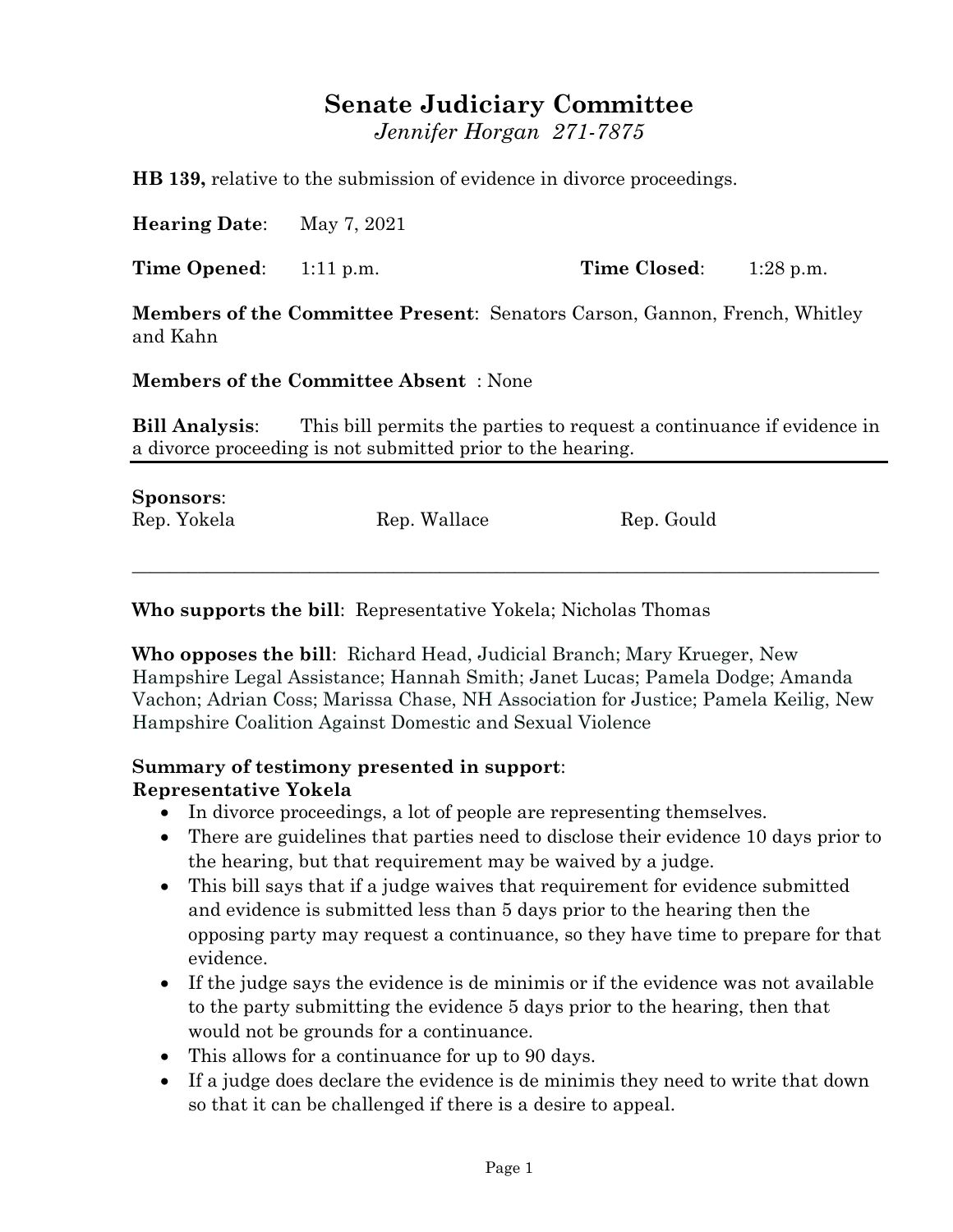- This sets a floor so that if someone hasn't had very much time to look at the evidence, they have time to prepare.
- Senator Gannon asked if there are issues with this currently or are judges lenient with pro se litigants.
	- o This is proposed by Representative Itse in prior years and people were reaching out to Representative Itse about this.

## **Summary of testimony presented in opposition**:

**Richard Head** (Judicial Branch)

- Rule 2.21 deals with the marking of exhibits and exchange of documents prior to a trial, which provides that parties are generally required to bring exhibits 10- 14 days prior to a hearing.
- It also provides that parties are required to bring and exchange pretrial statements, financial affidavits, proposed decrees, child support worksheets, etc.
- Further the rule states that following the pretrial conference the court shall not accept modifications to the documents presented at the pretrial conference unless the modified documents have been exchanged within a reasonable time before a final hearing.
- Has some significant concerns about trying to impose a different rule through legislative action, where the Judicial Branch has a current rule that addresses evidentiary rules.
- The Judicial Branch also has a rules committee with legislative members,
- Feels that if there are issues with the rule, the better venue for these types of changes would be through that committee.
- The bill also requires that there be a hearing within 90days if there is a continuance.
- This creates substantial problems because depending on the court, a person may be looking at more than 90 days in terms of being able to get a trial.
- Some courts are scheduling the family docket into next year.
- Depending on the length and nature of the trial, courts may have bump a priorly scheduled case to accommodate that trial on the docket.
- There are instances where evidence gets presented after a pretrial conference, and it is not viewed well by the court unless it is relatively de minimis or not a surprise to the parties which would not require a continuance.
- Senator Whitley asked if this could create confusion because of the inconsistency with the evidentiary requirements.
	- o It could create a huge amount of confusion.
- Senator Gannon asked if it is like a balancing test the closer it gets to the trial for the judge.
	- o Once you get past the deadline where parties were supposed to file, getting closer to the trial could be more problematic. The court expects the parties to present on the day they are supposed to. If there are instances where evidence doesn't get recorded or is not properly identified